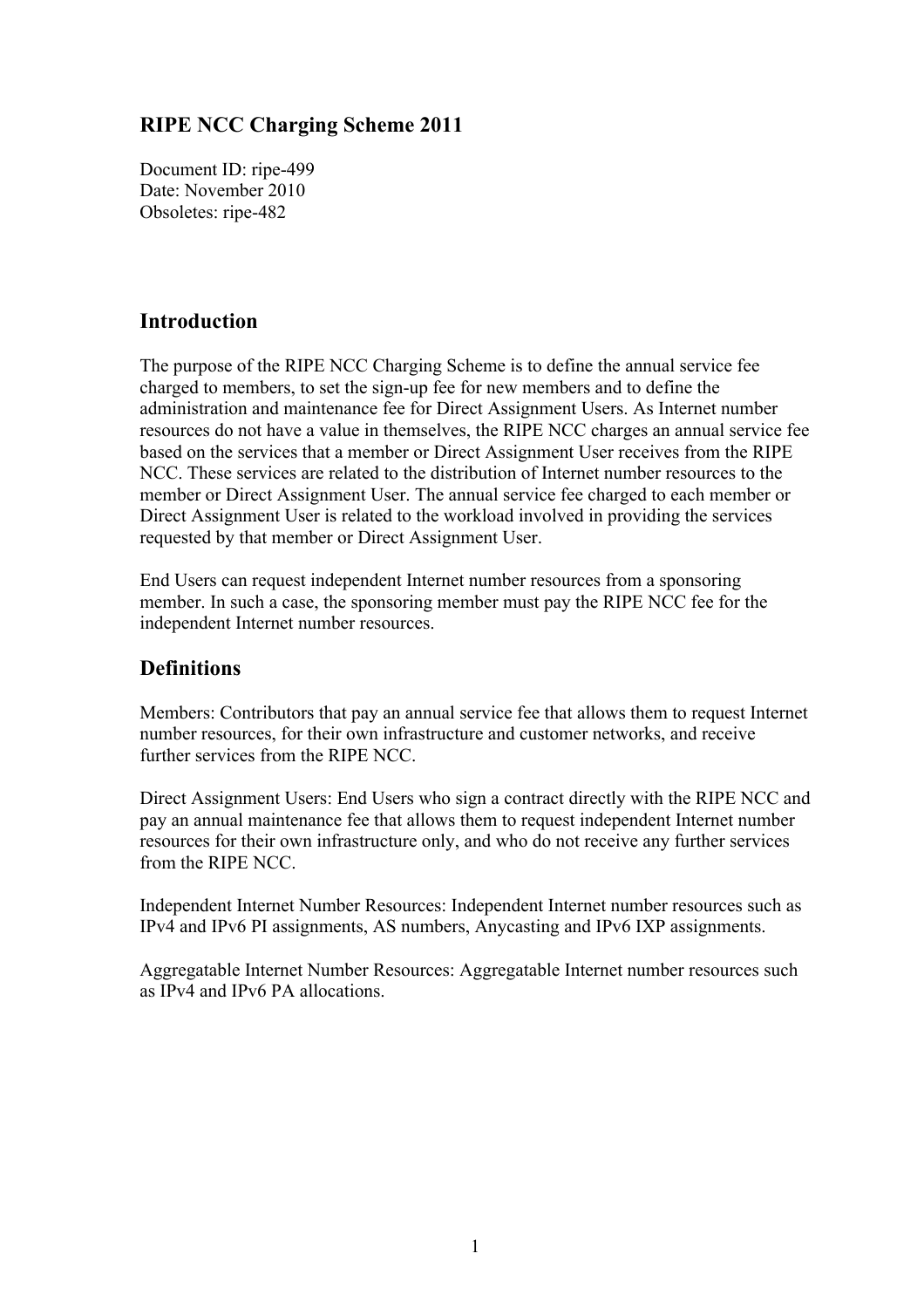# **RIPE NCC Charging Scheme 2011**

Following the major change in 2010 caused by the implementation of Policy Proposal 2007-01, "Direct Internet Resource Assignments to End Users from the RIPE NCC", the Charging Scheme 2011 is almost exactly the same to allow for predictability and continuity for members. The effectiveness of the 2010 Charging Scheme means there is no need to introduce significant changes for 2011.

For 2011, the Charging Scheme structure and the Billing Score Algorithm for defining billing categories have two changes in comparison with the Charging Scheme 2010. All first allocations of IPv6 address space to a member will score 0 in the Charging Scheme 2011 and so will not incur a charge for that member. All subsequent IPv6 allocations will be scored in the same way as in 2010 and as set out in Appendix 1: Billing Score Algorithm. This facilitates IPv6 deployment by guaranteeing that members do not incur an additional fee as a result of their initial IPv6 allocation. The second change is that independent IPv4 and independent IPv6 assignments that are made on the same day to the same customer will have only a single charge of EUR 50.

It is likely that remodelling of the Charging Scheme will take place for 2012 to reflect the depletion of the IPv4 address pool and the possible introduction of RIPE Policies on registration and certification.

## **RIPE NCC Annual Service Fees 2011**

The service fees for 2011 are annual charges for the RIPE NCC membership. The service fee for 2011 will consist of an annual fee for the billing category plus a set fee of EUR 50 for each independent Internet number resource assignment registered to the member on 30 September 2010. For the 2011 service fees, and for a comparison with the service fees since 2006, see the following table:

| Annual service<br>fee (in EUR) | 2006  | 2007  | 2008  | 2009  | 2010 and 2011                                          |
|--------------------------------|-------|-------|-------|-------|--------------------------------------------------------|
| Extra Small                    | 1,500 | 1,300 | 1,300 | 1,300 | $1,300 + 50$ per<br>independent resource<br>assignment |
| Small                          | 2,000 | 1,800 | 1,800 | 1,800 | $1,800 + 50$ per<br>independent resource<br>assignment |
| Medium                         | 2,750 | 2,550 | 2,550 | 2,550 | $2,550 + 50$ per<br>independent resource<br>assignment |
| Large                          | 4,250 | 4,100 | 4,100 | 4,100 | $4,100 + 50$ per<br>independent resource<br>assignment |
| Extra Large                    | 5,750 | 5,500 | 5,500 | 5,500 | $5,500 + 50$ per<br>independent resource<br>assignment |
| Sign-up fee                    | 2,000 | 2,000 | 2,000 | 2,000 | 2,000                                                  |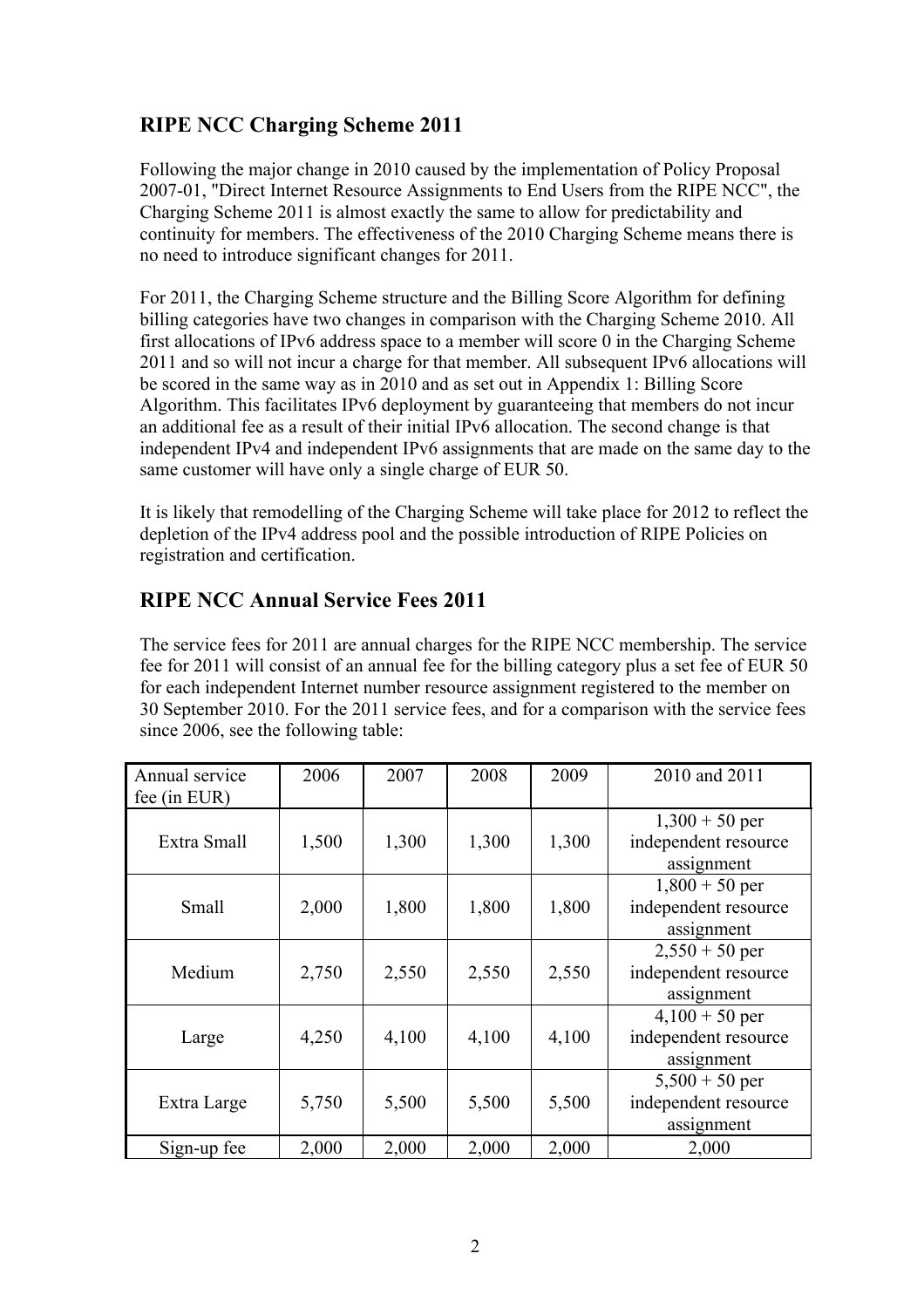Each member receives a score according to the Billing Score Algorithm (see Appendix 1). All members are ranked in ascending order. Members with the same score get identical rankings. The billing categories are defined using the following cumulative boundaries:

- Up to 20% of the members will make up the Extra Small billing category
- Up to 75% of the members will make up the Extra Small and Small billing categories  $\bullet$  Up to 95% of the members will make up the Medium billing category and all smaller
- Up to 95% of the members will make up the Medium billing category and all smaller billing categories
- Up to 99% of the members will make up the Large billing category and all smaller billing categories
- The remaining members will make up the Extra Large billing category

| <b>Billing Category</b> | 2007          | 2008          | 2009  | August<br>2010 | Target<br>2011 |
|-------------------------|---------------|---------------|-------|----------------|----------------|
| Extra Small             | 37 %          | 34%           | 27%   | 27%            | 20 %           |
| Small                   | 43 %          | 45 %          | 50%   | 50%            | 55 %           |
| Medium                  | $16\%$        | $17\%$        | 18%   | 18%            | 20 %           |
| Large                   | $3\%$         | $3\%$         | $4\%$ | 4%             | $4\%$          |
| Extra large             | $\frac{0}{0}$ | $\frac{0}{0}$ | $1\%$ | $1\%$          | $1\%$          |

#### **Percentage of Total Members per Billing Category**

*Note: The percentages for 2011 may deviate slightly. If a set of members with the same score falls across the boundary between two billing categories, they will be part of the higher billing category.*

The Billing Score Algorithm will be run after the members at the General Meeting have approved the Charging Scheme 2011. The billing scores for members will be determined based on data from 30 September 2010. This will also apply for independent Internet number resources for 2011. Every member will be notified of their billing score, their billing category and their service fee by email.

The billing category for each member can be seen by selecting the relevant member from the full list of members by country available at: http://www.ripe.net/membership/indices/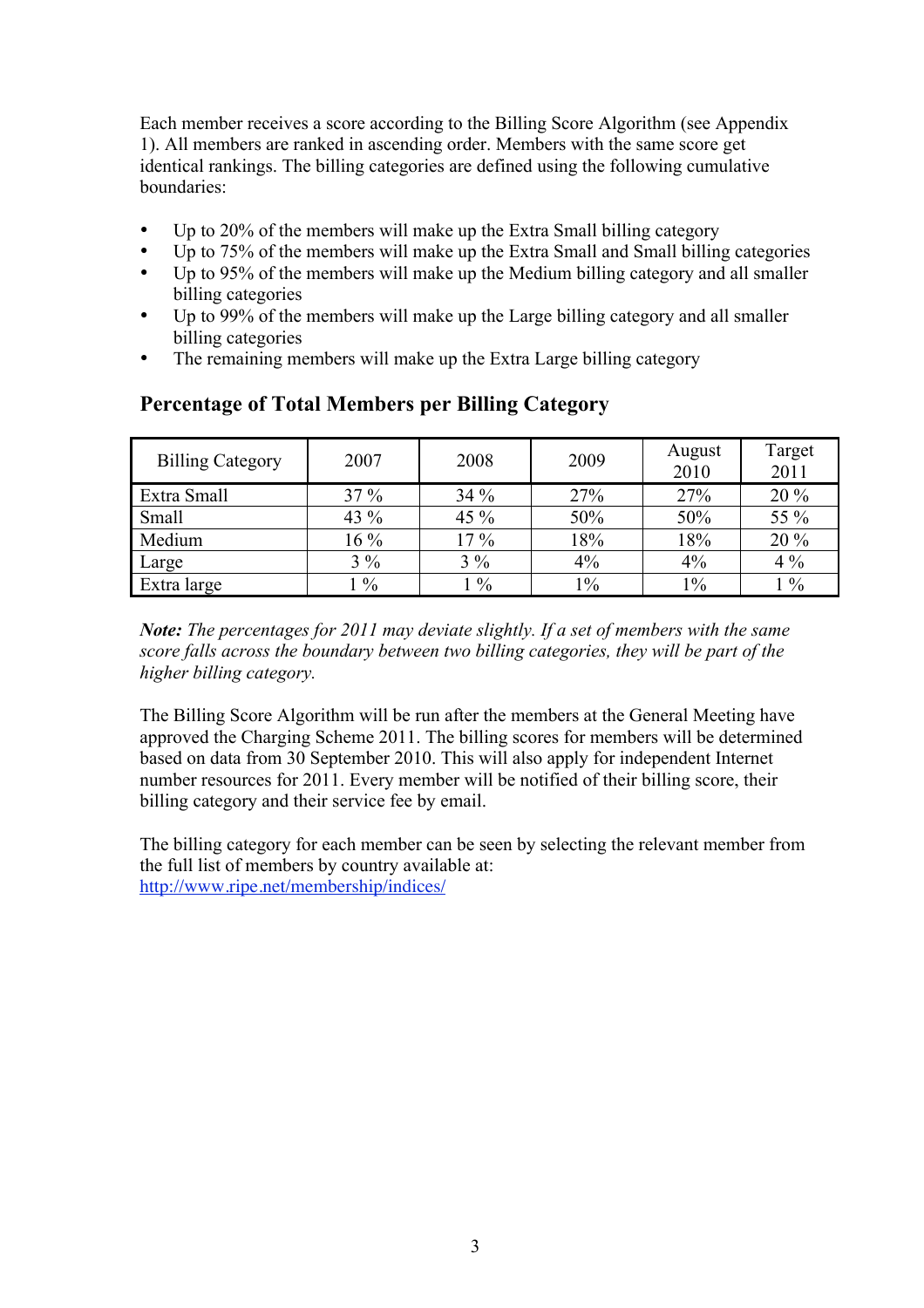## **Change Matrix - Expected Changes of Members Between the Billing Categories for 2011**

The Change Matrix indicates the percentage of members currently in a certain billing category that are expected to move to a different billing category for 2011. Due to the fact that all new registries start as Extra Small, the migration from Extra Small to other categories is higher than the migration from other categories.

**For example**: The matrix shows that for 2011:

- 18% of the members currently in the Extra Small billing category will move to the Small category
- 5% of the members currently in the Extra Small billing category will move to the Medium category
- 1% of the members currently in the Extra Small billing category will move to the Large category
- None of the members currently in the Extra Small billing category will move to the Extra Large category
- The other 76% of the members will remain in the Extra Small billing category

| <b>BILLING</b><br><b>CATEGORY</b> | Change to<br>Extra Small | Change to<br>Small       | Change to<br>Medium | Change to<br>Large | Change to<br>Extra Large | <b>2011 TOTAL</b><br><b>CHANGE</b> |
|-----------------------------------|--------------------------|--------------------------|---------------------|--------------------|--------------------------|------------------------------------|
| Extra Small                       |                          | 18%                      | 5%                  | $1\%$              |                          | 24%                                |
| Small                             | 12%                      |                          | 10%                 | $1\%$              | 3%                       | 26%                                |
| Medium                            | $0\%$                    | $1\%$                    |                     | 15%                | 3%                       | 19%                                |
| Large                             | $\blacksquare$           | $\blacksquare$           | $2\%$               |                    | 12%                      | 14%                                |
| Extra Large                       | -                        | $\overline{\phantom{a}}$ | $0\%$               | $1\%$              |                          | $1\%$                              |

*Note: In the table above, "-" indicates that no registries are expected to move to a particular category.*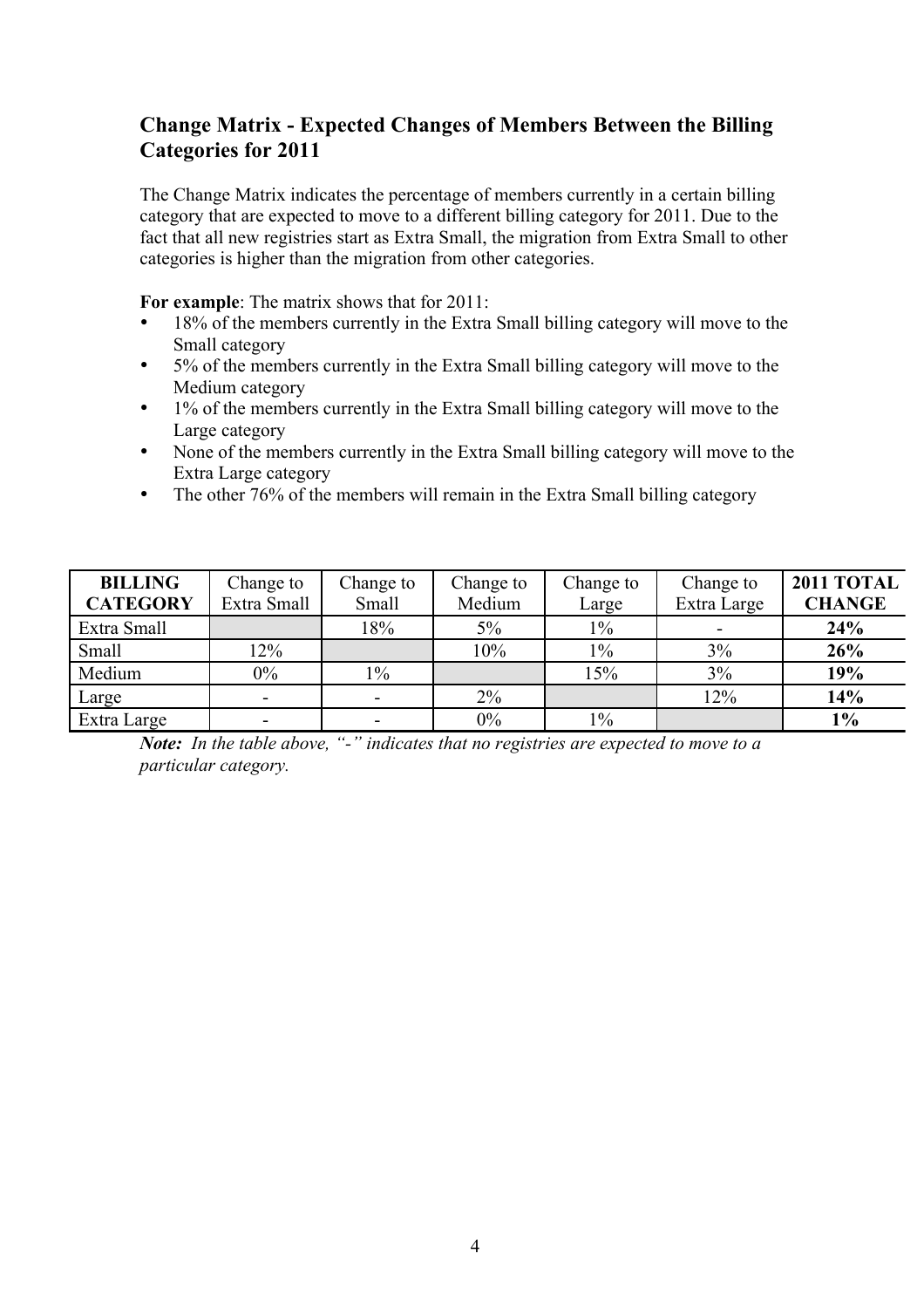## **Appendix 1: Billing Score Algorithm**

A member's billing category is set based on the member's billing algorithm score. This score is based on Internet resource allocations made over time at the member's request. The scoring system takes into account all:

- IPv4 allocations
- IPv6 additional allocations (initial IPv6 allocations are not taken into account)

For the purpose of this scoring algorithm, an allocation of IPv4 /21 is equivalent ( $\triangle$ ) to one IPv6 /32 additional allocation. The following table shows how scoring units are determined based on resource usage. To establish scoring units based on larger or smaller resource usage, the same ratio applies.

| IPv4<br>Allocation  | IP <sub>v</sub> 6<br>Additional<br>Allocation | Scoring<br>Unit |  |
|---------------------|-----------------------------------------------|-----------------|--|
| /22                 | $/33 \triangleq$                              | 0.5             |  |
| $\triangleq$<br>/21 | $/32 \triangleq$                              |                 |  |
| $\triangleq$<br>/20 | $/31 \triangleq$                              |                 |  |
| / 19                | $/30 \triangleq$                              |                 |  |

Using this matching system, the following algorithm is run to determine the total score per member:

S (reg) = 
$$
\sum_{i=1}^{N} a_i * t_i
$$

 $\lambda$ 

 $a_i$  = Scoring unit  $t_i$  = Time function of allocation i (vear of allocation – 1992)  $N =$  Number of allocations

In simplified terms:

- Score = Scoring unit that an allocation is worth

- Time Score = Time function of an allocation (year of allocation – 1992)

- Score X Time Score = Allocation Score

The total score per member is the sum of all allocation scores for that member with a time factor applied to give more weight to recent allocations. Thus, the relative weight of a given allocation decreases over time.